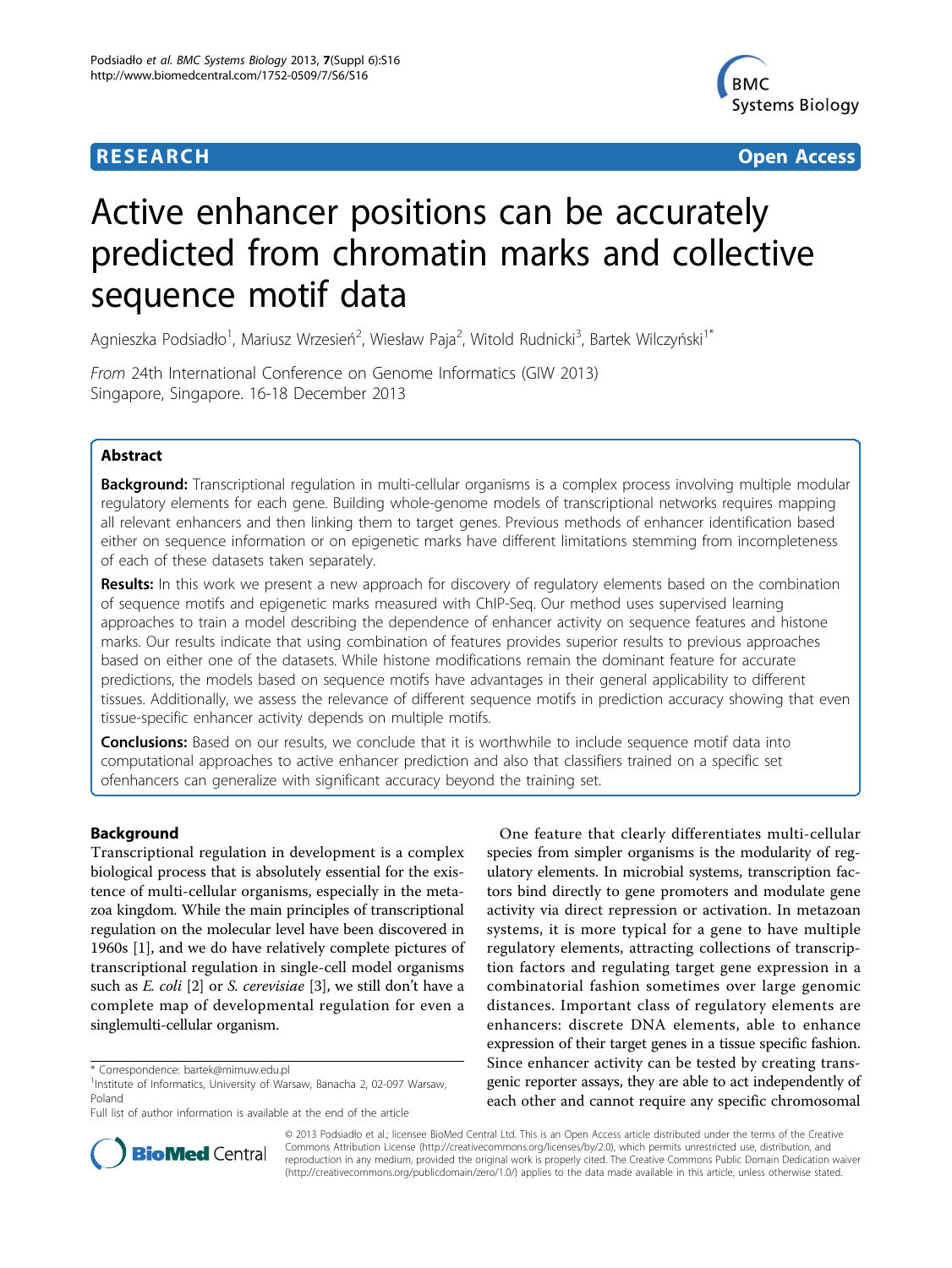context. This modular structure of regulatory sequences, particularly evident in developmental regulation [[4\]](#page-6-0), makes it difficult to build comprehensive models of transcriptional networks. In order to make it more tractable, the task of building global models can be broken down into two distinct sub-problems: identification of all relevant regulatory sequences and linking them with respective target genes. Recently, we have shown [[5\]](#page-6-0) that in cases where we have a biological model with an experimentally verified map of enhancer elements, the second problem can be tackled with a probabilistic model giving high accuracy of predictions of both target genes and their tissuespecific expression. However, the first problem of finding the positions of all enhancers still poses a major challenge for the bioinformatics community.

Historically, there have been two main bioinformatical approaches to enhancer discovery. Firstly, people have observed that clustering of transcription factor binding sites is an indication of enhancer activity [\[6](#page-6-0)]and secondly, it has been shown in multiple cases that many functional enhancers are evolutionarily more conserved than other non-coding sequences in a genome [[7](#page-6-0)]. Soon, these two observations were used together to give rise to multiple methods using evolutionary conservation and motif enrichment to find functional regulatory elements [\[8,9\]](#page-6-0).

While methods based solely on the sequence information have achieved significant enrichment for true enhancers among their predictions, they are still prone to errors. On one hand, many of predicted enhancers are not functional because of contextual factors such as chromatin conformation [[10](#page-6-0)] leading to false positive predictions. On the other hand, enhancers responsible to species-specific or recently evolved features are bound to fail the evolutionary conservation filters leading to false negative predictions [\[11](#page-6-0)]. More recently, due to development of methods for experimental measurements of histone marks and other epigenetic features [[12](#page-6-0)] it has become standard to identify regulatory regions en masse by ChIP-Seq experiments on such factors as H3k4me1 [[13](#page-6-0)] or p300 [[14\]](#page-6-0). Major experimental efforts such as ENCODE [\[15\]](#page-6-0) are now underway to map multiple chromatin marks in as many conditions as possible, leading to more direct epigenetic maps of the genome. While these measurements are more directly assaying functionality of regulatory elements, they are, unfortunately, not a perfect solution. In particular, in a recent study [\[16\]](#page-6-0), we were able to show that not only is the activity of enhancers "encoded" in multiple marks, but the epigenetic patterns associated with enhancer activity are non-additive, making it more complex to recover truly active regions.

In this work we attempt to combine the strengths of both sequence-based and chromatin-based methodsfor enhancer prediction while avoiding the difficulties associated with each of these approaches. In the following sections we will describe the method itself and present the results obtained with this approach on several datasets consisting of different regulatory elements in the Drosophila melanogaster model organism.

# Results and discussion

# Predicting enhancer activity from histone modifications

Our first attempt was to reproduce results from a recent paper by Bonn et al. [\[16](#page-6-0)], where we used a Bayesian network classifier to predict enhancers from chromatin features (6 histone modifications, PolII occupancy and Mef2 binding). While we were able to obtain a similar prediction accuracy (80%), due to the small size of the training set, the variability on prediction quality between cross-validation folds was very high (see Figure [1](#page-2-0)). For this reason, we have re-computed the epigenetic features for a larger set of putative CRMs compiled by Zinzen et al. [[17](#page-6-0)] from Chip-chip experiments. This dataset (see Table S3, Additional file [3](#page-5-0)) is much larger (8008 putative enhancers and 8008 random regions in contrast to 62 verified enhancers), however it is not fully experimentally validated. Assuming that the validation results from the work of Zinzen [[17\]](#page-6-0) can be extrapolated to the whole dataset, we expect not more than 5% of errors in this dataset (see Methods for details). In Figure [1b](#page-2-0) we can see that the Bayesian network classifier performs much better on the larger dataset (AUC of 0.93 as opposed to 0.75 for the smaller dataset). As the larger dataset proves to be much better for classifier training, we have focused on it in our further analysis.

## Using sequence motifs to improve predictions

While features based on histone modifications contain enough information to obtain good and reproducible classifier training, we wanted to verify if the same can be predicted from the DNA sequence of the respective sequences and to what extent the sequence motif information is redundant with the epigenetic component. To this end we have used all 125 insect related transcription factor binding site motifs deposited in the publicly available JASPAR database [\[18\]](#page-6-0). Even though they represent less than half of the estimated total number of transcription factors in the Drosophila genome, they represent all major classes of DNA-binding domains. Based on our earlier results [\[9](#page-6-0)], we assumed that this motif set should allow us to make reasonable predictions of enhancers based only on the motif occurrences. We extracted the DNA sequences of all positive and negative examples and computed the thermodynamical binding energy score (TRAP) [[19\]](#page-6-0) for each motifsequence pair. This gave us a much larger feature set (125 features) in comparison with the epigenetic marks.

Due to the high complexity of Bayesian Network reconstruction, BNFinder is not recommended for analysis of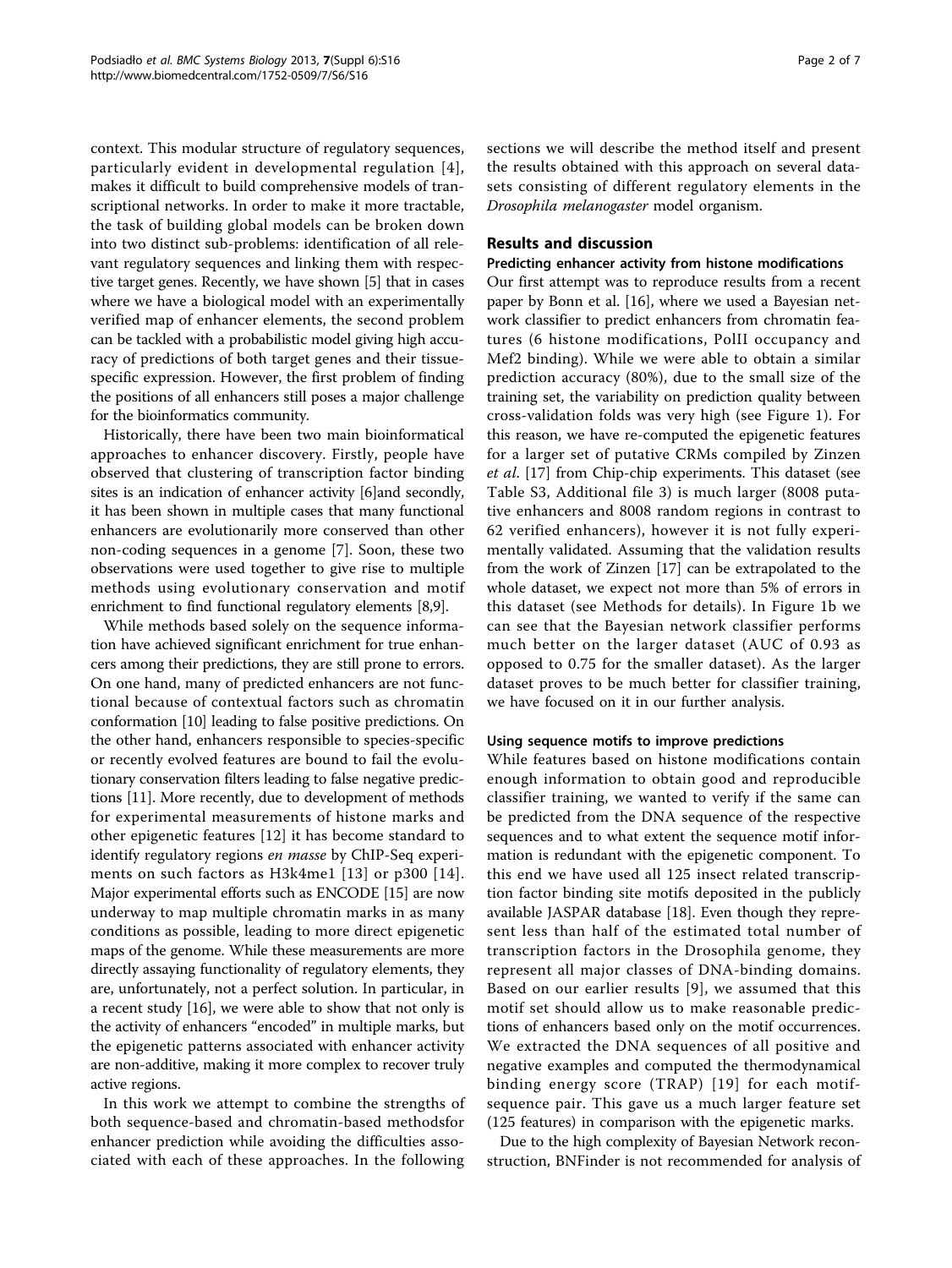<span id="page-2-0"></span>Podsiadł<sup>o</sup> et al. BMC Systems Biology 2013, <sup>7</sup>(Suppl 6):S16 http://www.biomedcentral.com/1752-0509/7/S6/S16



datasets with large sets of feature. For this reason, we have tested two popular general classification methods: Support Vector Machines (SVMs) [\[20](#page-6-0)] and Random Forests (RFs) [[21](#page-6-0)]. In order to assess the quality of motif features and its redundancy with the epigenetic marks we have trained each classifier on 3 feature sets: motifs alone (MOT), epigenetic marks alone (EPI) and both datasets combined (ALL). The detailed classification qualities measured by the Area Under the ROC Curve (AUC) in a10-fold crossvalidation can be found in Table 1.

BNFinder seems to be indeed the best method for extracting the correct dependence of activity on the epigenetic marks, however it is unable to learn as much as other methods from datasets with more features. In particular, it fails completely on the motif-only feature set, indicating that there might not be a small subset of motifs allowing to predict activity. The other two methods perform similarly, although it should be noted that the random forest approach seems to be giving slightly, but statistically significantly ( $p \le 10^{-13}$  according to the model presented in [\[22](#page-6-0)]) better results in case of combined feature sets. Overall, all methods can improve significantly their accuracy by incorporating sequence information. In order to verify if the high predictive power of DNA motif information is not a product of a biased negative set or some very simple feature of enhancer sequences, we have performed two additional tests. Firstly, we have tested if the randomly chosen negative set is not biased towards low-complexity regions. For this purpose we have re-generated the negative sequence

Table 1 Classification using different feature sets and classifiers

set avoiding the low-complexity regions annotated in the Drosophila genome. As can be seen in Table 2, such modified dataset gives almost the same classification results for both sets of features including histone marks indicating that the results were not biased by potentially poorer readmapping efficiency in repeat regions. Interestingly, removing repeated regions makes the classification with motifs only almost as successful as with the complete feature set. This would be in line with the findings [\[23](#page-6-0)] that repeated regions such as transposons may harbor many transcription factor binding sites.

#### Validating classifiers on known enhancers

In order to assess whether the classifiers might be useful to biologists, we wanted to go beyond standard cross-validation approaches and test the classifiers trained on the 8008 mesodermal enhancers on the more comprehensive, human-curated verified enhancer database. For this purpose we have used the well known Redfly database [\[24](#page-6-0)] that gathers enhancers reported in literature and makes them available with some human curation and additional annotation on tissue-specificity. As our training set was derived from mesodermal CRMs, we first tested our trained classifiers on the 250 enhancers reported to be active in mesoderm and then on 1480 enhancers non-specific to mesodermal tissue. Each dataset was complemented with a set of newly-generated random regions nonoverlapping the training set (See Table S4, additional file [4](#page-5-0) and S5, additional file [5](#page-6-0)).

# Table 2 Classification with repeat-masked negative sets

| <b>Dataset</b> | <b>BNFinder</b> | <b>SVM</b> | <b>RF</b> | <b>Dataset</b> | <b>SVM</b> | RF   |
|----------------|-----------------|------------|-----------|----------------|------------|------|
| EPI            | 0.9             | 0.88       | 0.86      | EPI            | 0.88       | 0.87 |
| <b>MOT</b>     | 0.5             | 0.89       | 0.87      | <b>MOT</b>     | 0.96       | 0.95 |
| ALL            | 0.93            | 0.97       | 0.98      | ALL            | 0.97       | 0.98 |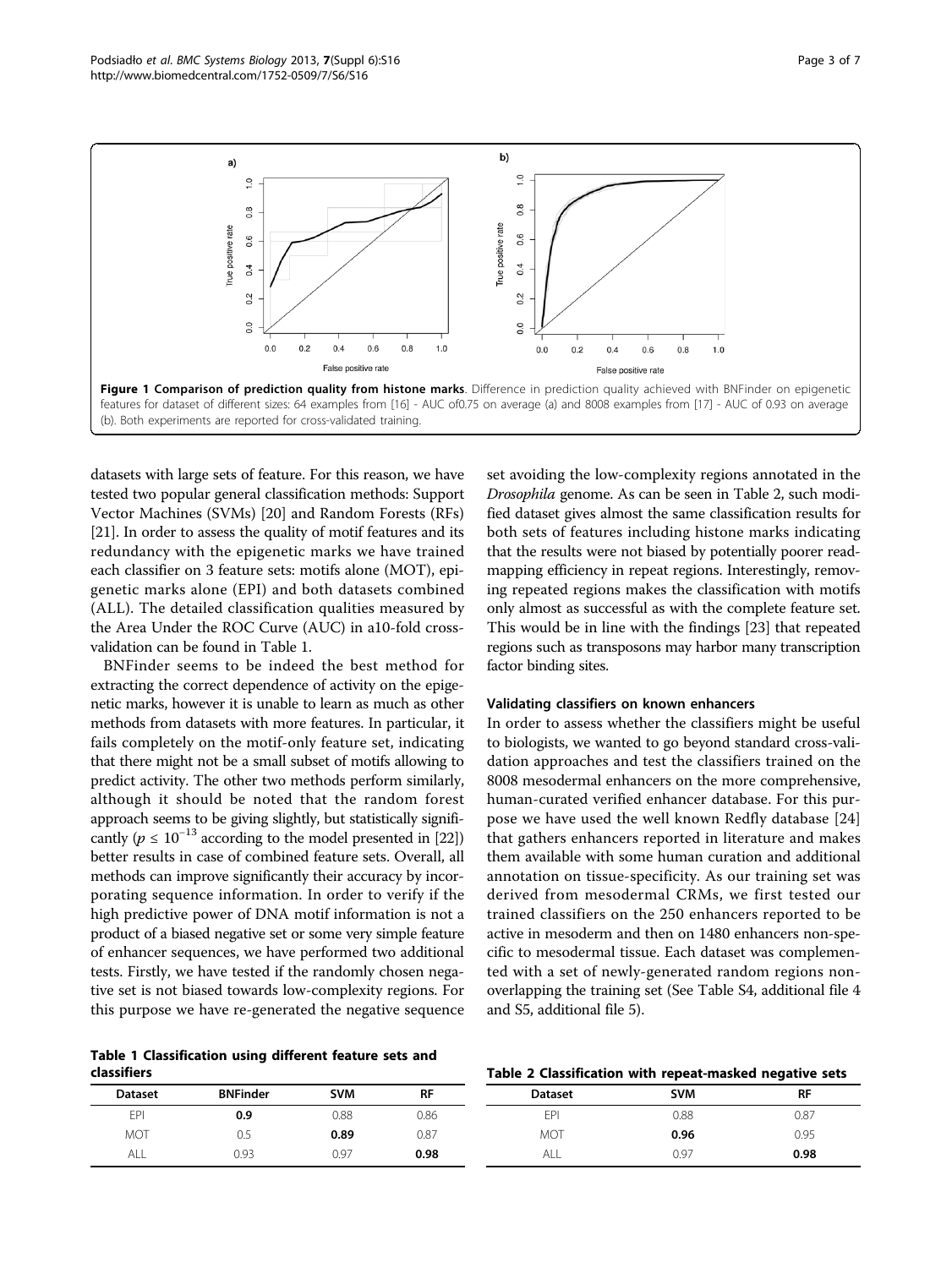The results are summarized in Table [2.](#page-2-0) It is clear that all classifiers give significantly non-random results. In the more predictable case of mesodermal enhancers, the complete feature-set expectedly gives the best performance. In case of non-mesodermal enhancers, however, the best performing classifier is the one based on sequence motif information. It seems that the performance of classifiers using epigenetic measurements specific to mesoderm was severely affected (in case of all enhancer up to to60%). However, the motif based classifier remained at a steady performance of 77%. This indicates that the motif information driving enhancer activity is possibly not as specific as it was thought earlier.

# Feature importance

In both partial sets the classification error is around 11-12 per cent, whereas in the ALL set the classification error drops significantly to 2 per cent. One should stress remarkable stability of the results. The average classification error in standard and reversed cross-validation scheme were very close to each other, in all cases the error is only 1 per cent higher in the reversed setup.

All features were identified as important by Boruta algorithm [[25\]](#page-6-0), in all three EPI, MOT and ALL data sets. In the ALL dataset the variables representing histone modifications were consistently ranked higher than those representing the motif binding, see Figure 2. (The detailed ranking of importance is given in Table S1, additional file [1](#page-5-0)).

The more detailed analysis of feature importance revealed several unexpected results. The iterative removal of least important TFs revealed that single transcription



factor (zeste - TF 104 in our feature set) is sufficient to improve the classification accuracy to a level similar to that of the full classifier, see Table S2, additional file [2.](#page-5-0)

The analysis of redundancy between epigenetic modifications shows that removal of the most important modifications from the feature set leads to rapid degradation of the model quality. On the other hand removal of the least important modification decreases the model quality only gradually, see Figure 3.

The analysis of these results suggests that a feature set consisting of single sequence motif (zeste) and three chromatin marks (H3K4me1, H3K36Me3 and Mef2 ChIP-Seq data) should be sufficient to build a model with stable prediction accuracy. This hypothesis was examined and it was confirmed by the 10-foldcross-validation. The average classification error obtained was 2.1 per cent. The quality of this model cannot be improved either by increasing the number of TFs or by adding more modifications. This is however not the only set of such features as removing any single motif (even the most important one) can be largely buffered by usage of the redundant information from the other features. In case of epigenetic marks, the situation is different, as removing any one of the three most important marks results in a significant loss of accuracy (see Figure [4\)](#page-4-0). The most prominent marks are also the expected ones: Mef2 is a mesodermal transcription factor, H3K4Me1 is widely reported to be associated with enhancers and H3K36me3 is strongly correlated with transcribed regions, which are negatively correlated with regulatory activity.

# Conclusions

Our results strongly suggest that neither histone modifications nor sequence motif scan explain the total enhancer activity. However, our classification results for the complete data set are very promising suggesting that a model based on both types of features is sufficient to explain all phenomena represented in our

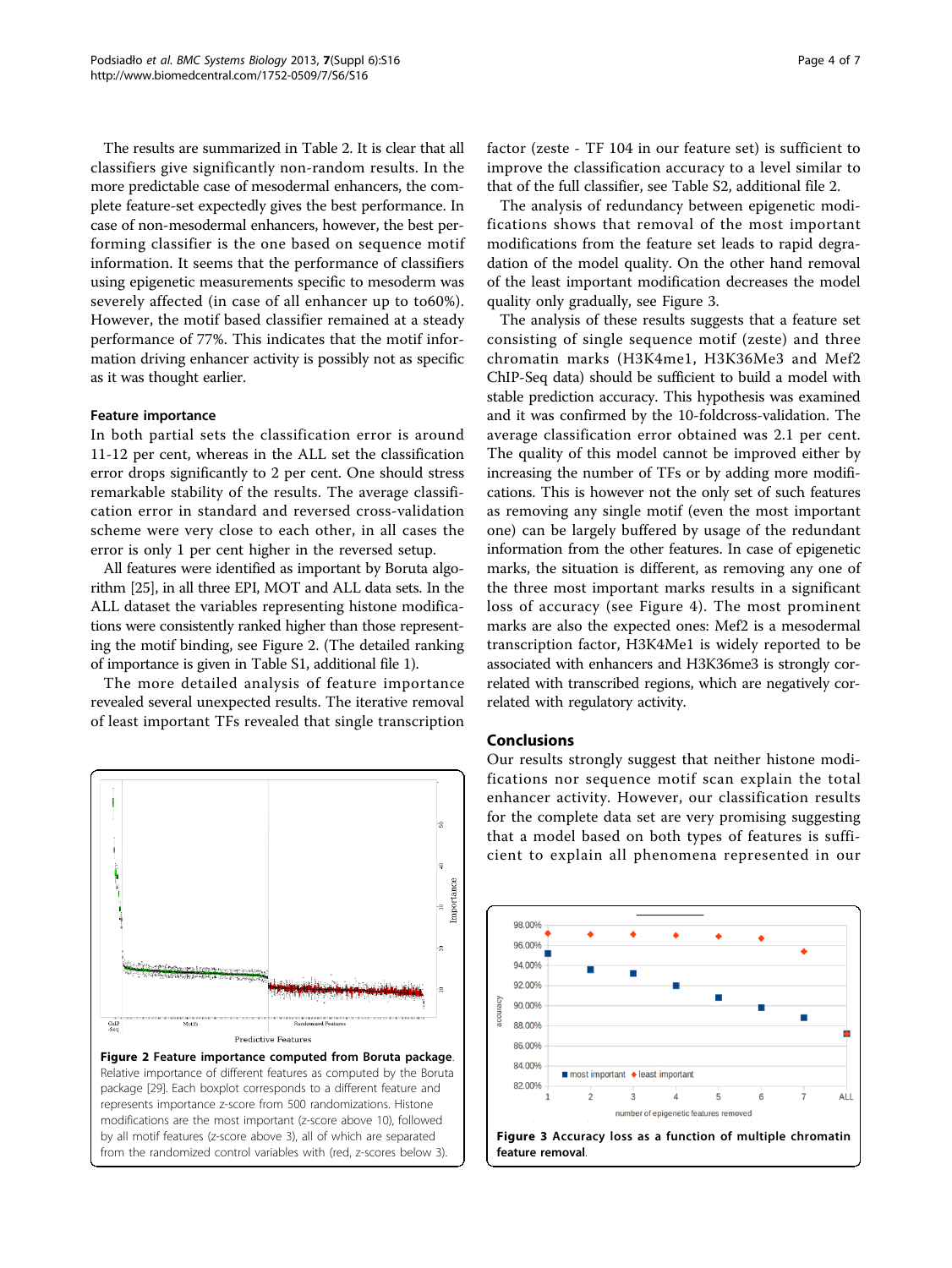<span id="page-4-0"></span>

training set. Relatively lower importance for motifs suggests that individual motifs are redundant - and cooperation of multiple TF is required. This is consistent both with our earlier results on purely sequence based prediction methods [\[9](#page-6-0)] as well as recent findings in heart-related enhancers [[26\]](#page-6-0). The analysis of feature importance lead to the discovery of the reduced feature set comprising of three chromatin marks (Mef2 +H3K4me1+H3K36me3) and a single transcription factor (TF 104 - zeste - a TF active in development) sufficient for a model with almost the same level of error that the full feature set. While all of these findings are in line with our current knowledge of the function of these features, it is difficult to make final biological conclusions due to redundancy between features. It is especially interesting in the context of apparent generality of the motif-based component of the classifier. Overall, our analysis proves that not only there is nonredundant information between motifs and epigenetic modifications, but we can show that it is enough to get near-perfect predictions of enhancer activity.

While our results are very promising, it should be noted that the training set is coming from a relatively simple model organism. In order to test if these findings can be applied to more complex systems such as mammalian genomes remains unanswered. While this question is vital for any medically oriented applications, it is currently very difficult to answer due to lack of comprehensive enhancer datasets such as Redfly [[24](#page-6-0)]. Additionally, much larger size of mammalian genomes will undoubtedly be a challenge to computational scalability of machine learning methods.

# Methods

# Training enhancer sets

A small dataset, containing 23 positive and 39 negative samples was taken from work of Bonn et al. [[16](#page-6-0)]. An average length of an enhancer was 1120 bp, maximum was 1985 bp and minimum was 999 bp.

A larger dataset containing 8008 samples of active enhancers was taken from the work of Zinzen et al. [[17\]](#page-6-0). The average length of a positive sample in this set was 270.47 bp, maximum was 1182 bp and minimum 115 bp, with standard deviation of  $112bp$ . The 8008 positive samples were complemented with an equal amount of randomly chosen negative samples. Negative set was chosen randomly from the remainder of the genome. Lengths of negative samples were chosen according to Gaussian distribution with the same mean and variance as observed in the positive set.

#### Histone modification data

Histone modification ChIP-Seq data was taken from the work of Bonn et al. [\[16\]](#page-6-0). It contained 8 different chromatin marks:H3K4me1, H3K4me3, H3K27Ac, H3K27me3, H3K36me3, H3K79me3, Mef2, PolII, all measured between 6-8 h of development, values were given for windows of the length of 50 bp. The score for a given enhancer was averaged across all windows a sample overlapped with.

# Motif feature derivation

125 of used motifs were taken from the JASPAR database [[18\]](#page-6-0). TRAP score [[19\]](#page-6-0) was used, in order to compute features based on the motifs. Parameters used while computing the TRAP score were left as default values of 0.7 for  $\lambda$ and  $e^{0.584 \cdot motif\_length-5.66}$  for  $R_0$ .

# Classifier training

The Bayesian Network Classification was done with BNFinder [\[27\]](#page-6-0), using Bayesian-Dirichlet equivalence (BDE) as the cost function. Because of computational cost of this method, cardinality of set of parents was limited to 3.

Used implementation of Random Forest comes from scikit-learn library for Python [[28](#page-6-0)]. Classification was done using Random Forest Classifier, using 30 estimators.

Results obtained for the smaller dataset were generated in 4-cross-validation process. All the results presented for the larger dataset were averaged over 10-cross-validation folds. Subsets used forcross-validation were chosen randomly from shuffled samples.

# Enhancer datasets for validation

Validation of trained classifiers was performed on two enhancer datasets, coming from REDFly Database [[24](#page-6-0)]. The general set contained 1830 samples of enhancers active for Drosophila melanogaster. The length of enhancers varied from 14 bp up to 22573 bp, with the averaging being 1829 kb.

The narrower, mesoderm related set consisted of 325 positive samples of enhancers annotated as active in mesodermal cells. The average length of marked enhancers was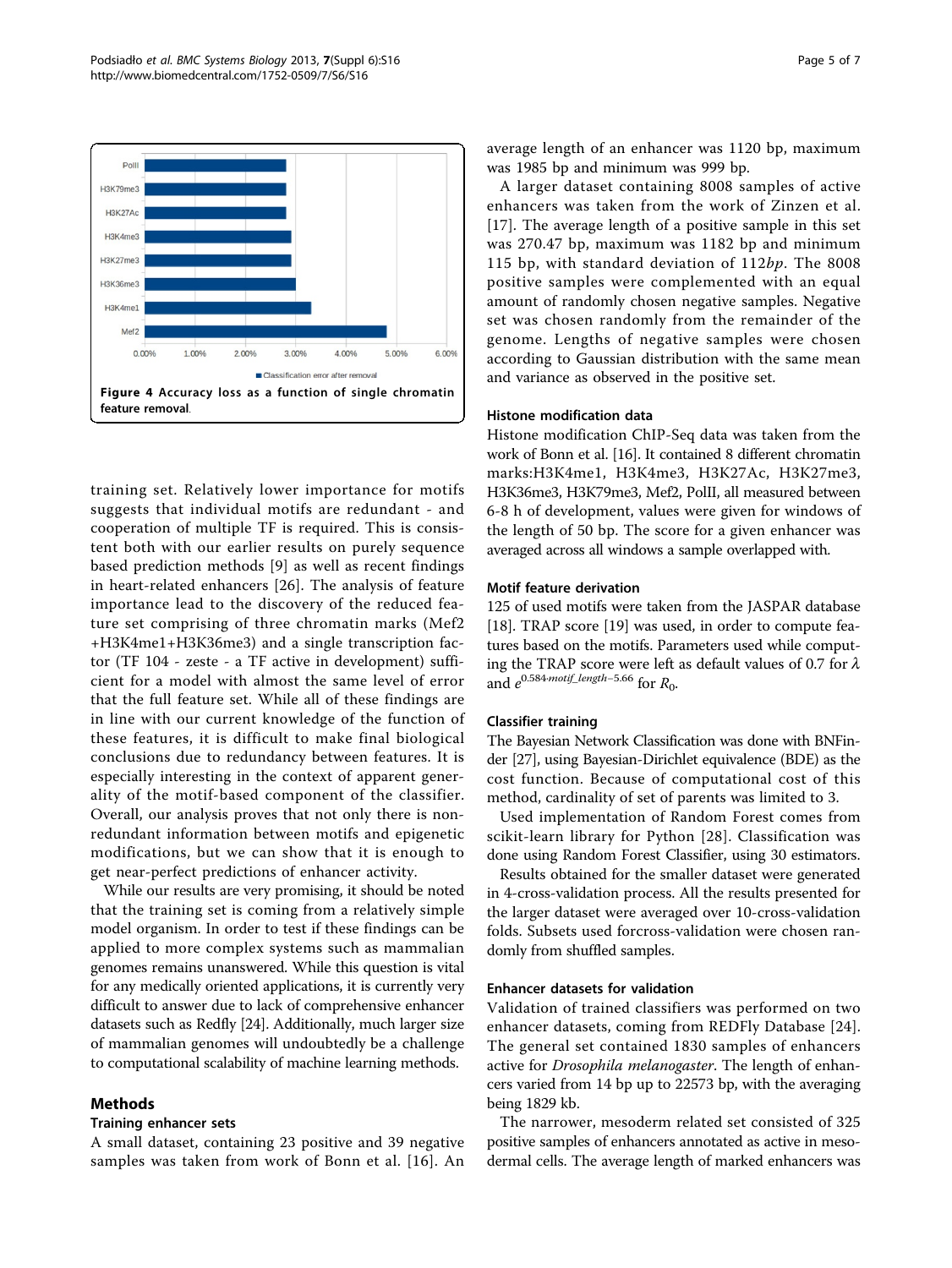<span id="page-5-0"></span>1796 bp, maximal one was 20253 bp and minimal was 66 bp with standard deviation of 2285 bp.

Both positive sets were complemented with the equal amount of negative samples, chosen randomly from the remainder of the genome. Lengths of negative samples were chosen according to Gaussian distribution with the same mean and variance as observed in the positive set. In order to avoid bias in our favor, we have removed any regions overlapping the training set, decreasing the size of the larger training set to 1480 positive and 1824 negative samples. The smaller dataset was reduced to 250 positive and 325 negative samples.

# Feature importance

Assessment of feature importance and ranking was performed with the help of Boruta [\[29](#page-6-0)] library in R [\[30](#page-6-0)]. In this method the feature importance for classification obtained from Random Forest classifier [[21\]](#page-6-0) is compared between original feature and additional variables that do not carry information by design. The method is described in [[25](#page-6-0)]. Boruta was used with default parameters. In the current paper additional procedure was applied to control the level of false positive discoveries. To this end the original system was extended by the set of contrast variables that don't contain information on decision variables by design - in the similar manner as within Boruta algorithm itself. The importance of variables in the set extended in this way was then examined using Boruta. The procedure was repeated 30 times with different realization of the contrast variables in each repetition. The average number of contrast variables that were deemed important by Boruta was a measure of expected number of false discoveries in the original set. The measure used for ranking the importance of features was a Z-score obtained from 30 steps of Boruta algorithm.

The procedure described above was applied to three datasets. In the first data set (MOD) the histone modifications were used as the descriptive variables and in the second set (MOT) the binding affinities for transcription factors from TRAP model. In the third set (ALL) both types were used.

We have performed additional analysis of importance of individual features for classification as well as extent of feature redundancy. The analysis was performed in a different way for histone modifications and for transcription factors. In all cases the starting point and reference set was the full feature set, containing all modifications and all transcription factors. In the case of modification we have examined the importance of individual features by removing the single modification from the feature set. We have also examined redundancy of information in modifications by removing  $K$  modifications at once, for  $K$  varying between one and seven. To keep number of tested combinations on a reasonable level the set of excluded modifications

|  |  | Table 3 Validation of classifiers on the Redfly database |  |  |  |
|--|--|----------------------------------------------------------|--|--|--|
|--|--|----------------------------------------------------------|--|--|--|

| <b>Dataset</b> | <b>Redfly Meso</b> | <b>RedFly</b> |
|----------------|--------------------|---------------|
| <b>FPI</b>     | 0.77               | 0.62          |
| <b>MOT</b>     | 0.74               | 0.77          |
| AI I           | 0.78               | 0.75          |

# Table 4 Classification quality with different crossvalidation schemes

| Dataset    | <b>Cross-validation 9:1</b> | Cross-validation 1:9 |
|------------|-----------------------------|----------------------|
| <b>FPI</b> | $88.2 + 0.6\%$              | $87.3 + 0.2\%$       |
| MOT        | $89.9 + 0.9\%$              | $87.2 + 0.6\%$       |
| AI I       | $981 + 05\%$                | $97.2 + 0.4\%$       |

comprised either  $K$  most important modifications or  $K$ least important modifications. The number of features corresponding to transcription factors is much larger than the number of modifications and the importance of individual transcription factor is much smaller than importance of modifications. Therefore in the case of TFs the analysis was simpler. We applied an iterative procedure in which 80 per cent of least important TFs were removed from the information system examined in the previous step. When the number of TFs was smaller than 5 the single TF was removed.

#### Classification with Random Forest

The classification was performed in two ten-fold cross-validation setups. In both setups the data was split in ten parts. In the first setup each 1/10th of the data set was once set aside as a test set and the remaining 9/10ths of the data set were used to train the classifier. Then the classification error was measured on the test set. The average error from all 10 test sets is then reported. In the second setup the role of the train and test set are reversed - the classifier is trained using 1/10th of the data set and the error is measured using the remaining 9/10ths of the data.

## Additional material

[Additional file 1: T](http://www.biomedcentral.com/content/supplementary/1752-0509-7-S6-S16-S1.PDF)able S1 – Detailed ranking of feature importance. For the convenience of the reader, all supplementary information can also be obtained from the supplementary website [http://bioputer.](http://creativecommons.org/publicdomain/zero/1.0/) [mimuw.edu.pl/papers/enhancer\\_prediction.](http://creativecommons.org/publicdomain/zero/1.0/)

[Additional file 2: T](http://www.biomedcentral.com/content/supplementary/1752-0509-7-S6-S16-S2.PDF)able S2 - Results of iterative feature removal. For the convenience of the reader, all supplementary information can also be obtained from the supplementary website [http://bioputer.mimuw.edu.](http://bioputer.mimuw.edu.pl/papers/enhancer_prediction) [pl/papers/enhancer\\_prediction.](http://bioputer.mimuw.edu.pl/papers/enhancer_prediction)

[Additional file 3: T](http://www.biomedcentral.com/content/supplementary/1752-0509-7-S6-S16-S3.zip)able S3 - Training set. For the convenience of the reader, all supplementary information can also be obtained from the supplementary website [http://bioputer.mimuw.edu.pl/papers/](http://bioputer.mimuw.edu.pl/papers/enhancer_prediction) [enhancer\\_prediction](http://bioputer.mimuw.edu.pl/papers/enhancer_prediction).

[Additional file 4: T](http://www.biomedcentral.com/content/supplementary/1752-0509-7-S6-S16-S4.csv)able S4 - Redfly mesodermal testing set. For the convenience of the reader, all supplementary information can also be